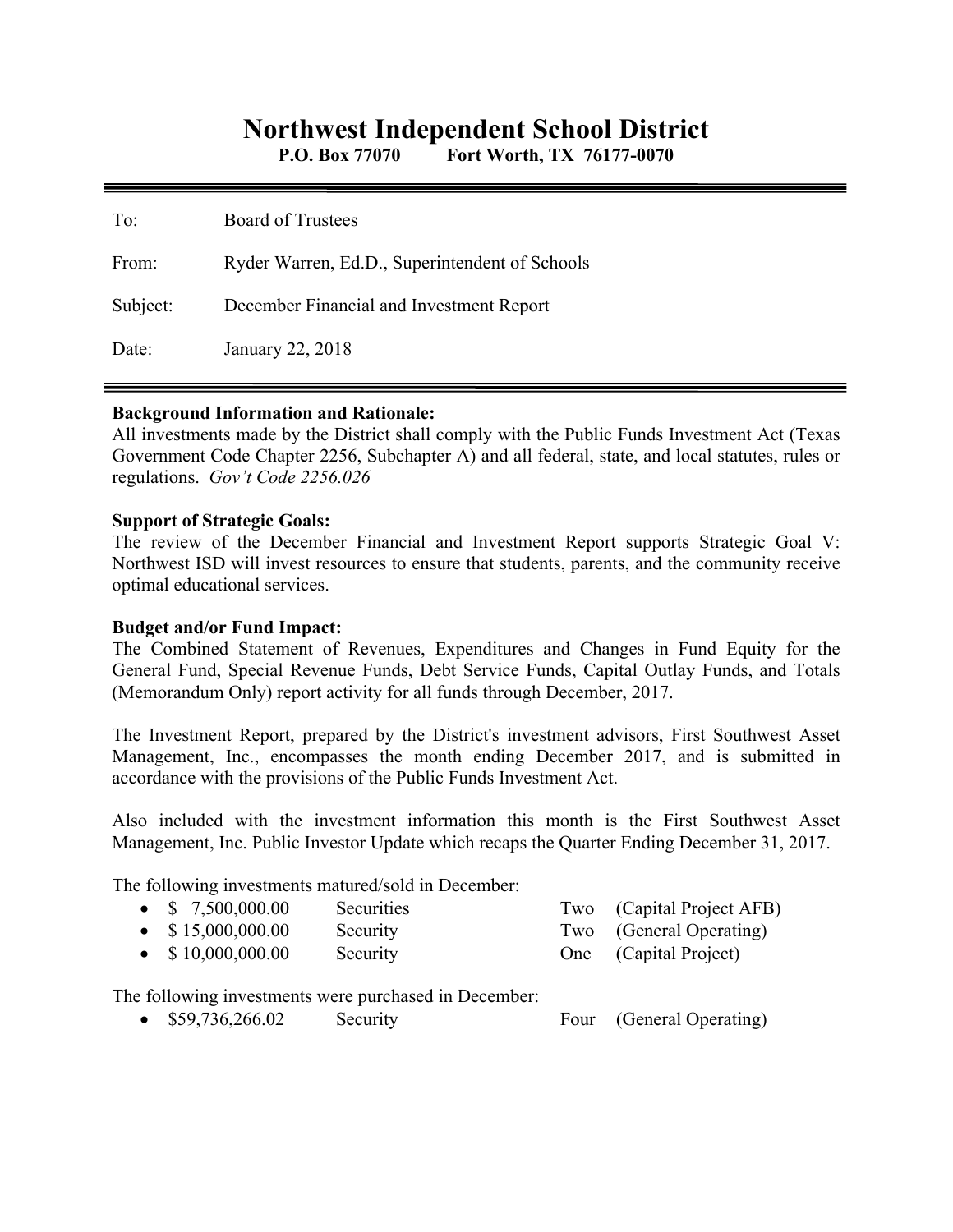Investments for the District's General Fund, Debt Service Funds, Capital Projects Funds, and Internal Service Funds total \$241,779,791.76 as of December 31, 2017.

|                               | Yield           |                     |
|-------------------------------|-----------------|---------------------|
|                               | to              |                     |
| <b>Fund</b>                   | <b>Maturity</b> | <b>Market Value</b> |
| General Fund                  | 1.398%          | \$110,149,749.79    |
| Special Revenue Funds         | 1.051%          | 1,662,008.44        |
| Debt Service Funds            | 1.075%          | 50,628,964.33       |
| <b>Capital Projects Funds</b> | .992%           | 62,202,292.05       |
| Capital Projects Funds - AFB  | 1.459%          | 17, 136, 777. 15    |
| Total                         | $1.228\%$       | \$241,779,791.76    |

Board Policy states that, "The investment portfolio shall be diversified in terms of investment instruments, maturity scheduling, and financial institutions to reduce risk of loss resulting from over concentration of assets in a specific class of investments, specific maturity, or specific issuer."

The District portfolio is diversified in terms of **investment instruments**.



| <b>Portfolio Composition by Security Type</b> |       | <b>Portfolio Composition by Issuer</b> |       |
|-----------------------------------------------|-------|----------------------------------------|-------|
| Local Government Investment Pool              | 16%   | Treasury                               | 43%   |
| Certificates of Deposit                       | $5\%$ | TexPool                                | 16%   |
| <b>Bank Deposit</b>                           | 12%   | <b>FHLB</b>                            | 15%   |
| Treasury                                      | 43%   | <b>FNMA</b>                            | $9\%$ |
| <b>Agency Bullet</b>                          | 13%   | Compass                                | 6%    |
| Agency Disco                                  | 10%   | Deposits                               | $6\%$ |
|                                               |       | Other Issuers                          | $5\%$ |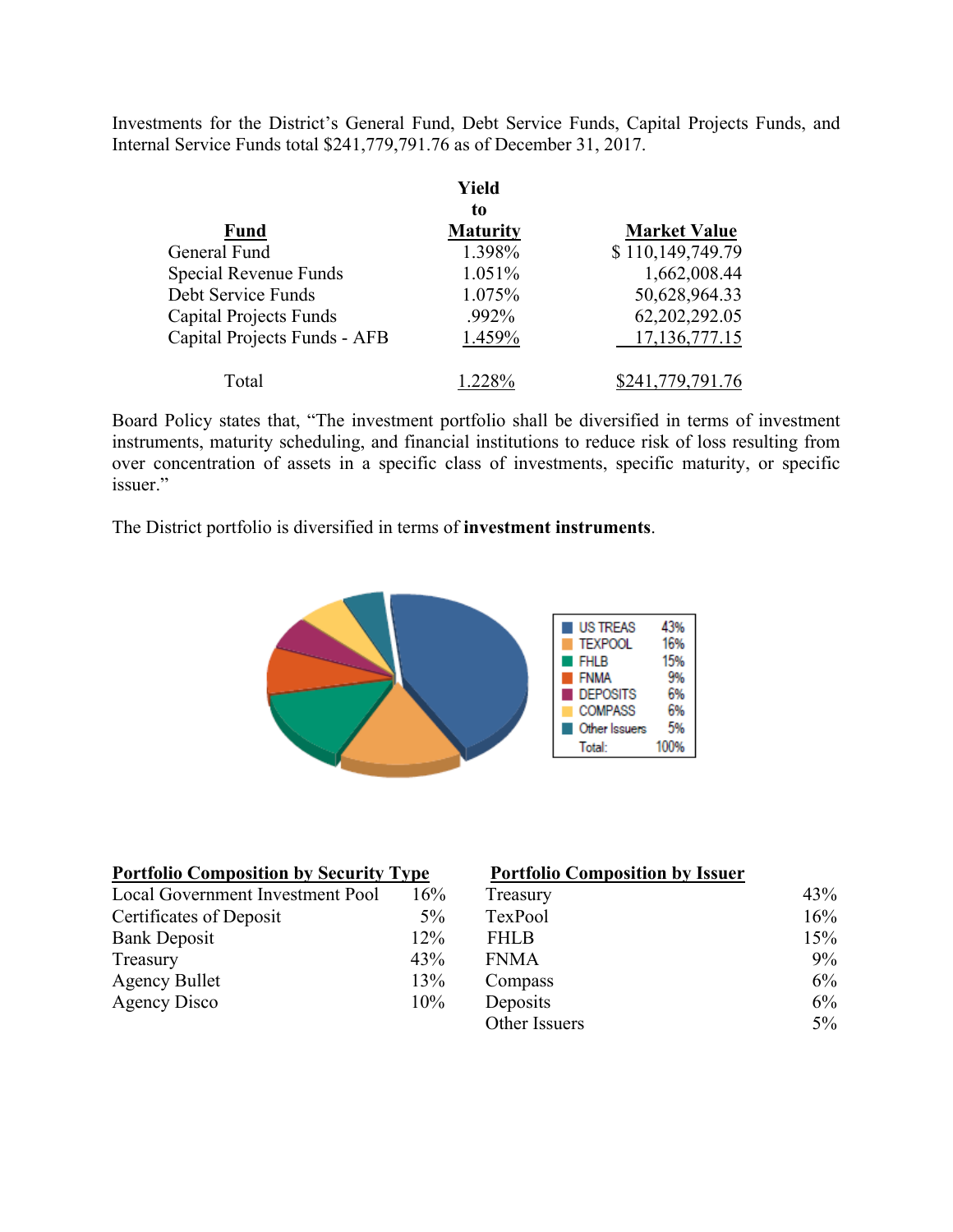

The District portfolio is diversified in terms of **maturity scheduling:** 

## **Maturity Schedule**

| Overnight       | 28%             | \$68,171,998.61 |
|-----------------|-----------------|-----------------|
| $0-3$ Months    | 26 <sup>%</sup> | \$63,598,677.65 |
| $3 - 6$ Months  | $14\%$          | \$34,865,185.00 |
| $6 - 12$ Months | 31%             | \$75,143,930.50 |

The District portfolio currently outperforms all except the 6-MO CMT **benchmark comparison**.

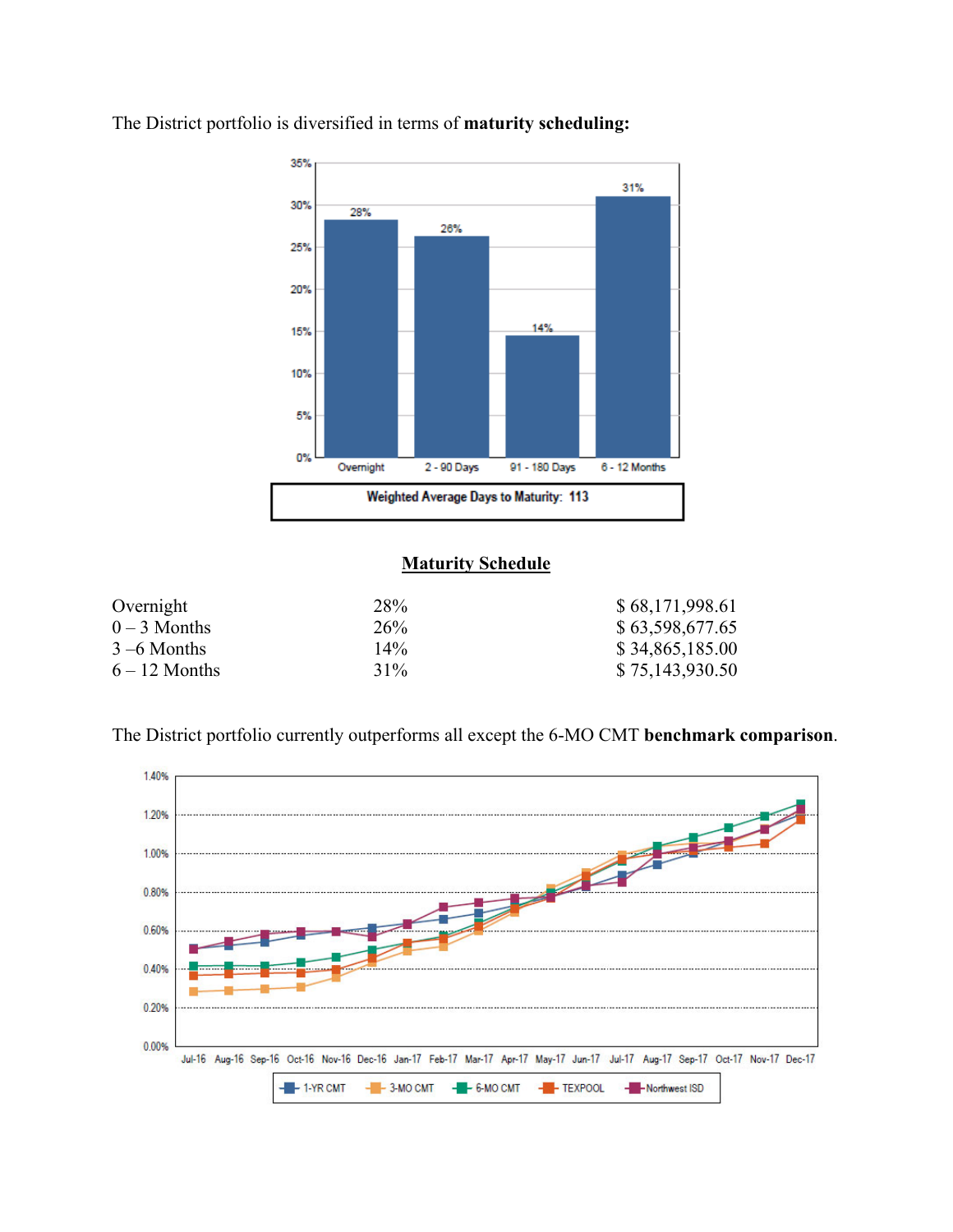

# **Looking toward 2018**

January 1, 2018

Two major developments in December—the overhaul of the U.S. federal tax code and a hike by the Federal Reserve—will likely keep both short-term government rates and inflation on a steady march into 2% land in 2018. That's a sunny path to be sure, but there's potential for distractions.

The Federal Reserve is, of course, at the center of it all. Its December Federal Open Market Committee (FOMC) meeting went as expected, resulting in a rate increase (to a range of 1.25- 1.50%) and projections for three more in 2018. We think the moves will be frontloaded happening in March, June and September—leaving open the potential for yet another one of those Fed year-end hikes. But whenever they come, three rate increases would put the short end of the London interbank offered rate (Libor) in a range of 2-2.25%. Indeed, the cash markets could very well have a two handle in 2018.

But as we all know, the Fed can create bumps in the road, and there will be opportunities. One is what the effect will be on the yield curve from the ever-increasing roll-off of its mammoth balance sheet. If the Fed sticks to its announced schedule, it will be reducing reinvestments by \$50 billion a month in the final quarter of 2018 and will have pared \$450 billion from the start of the program in October 2017. That's a significant amount in total, and the slow rise means supply will be in constant change and no one knows exactly how the markets will react.

Another continuing Fed issue is the number of empty seats on its board of governors. When the board is at full strength, the governors make up the majority of the policy-setting FOMC compared to the presidents of the regional Fed branches. There is potential for risk in 2018 if we have four open posts out of a 12-member capacity, especially if New York Fed President William Dudley makes good on his plan to retire soon. Monetary policy—particularly as policymakers head into the uncharted territory of paring the large balance sheet—should be navigated with a full crew.